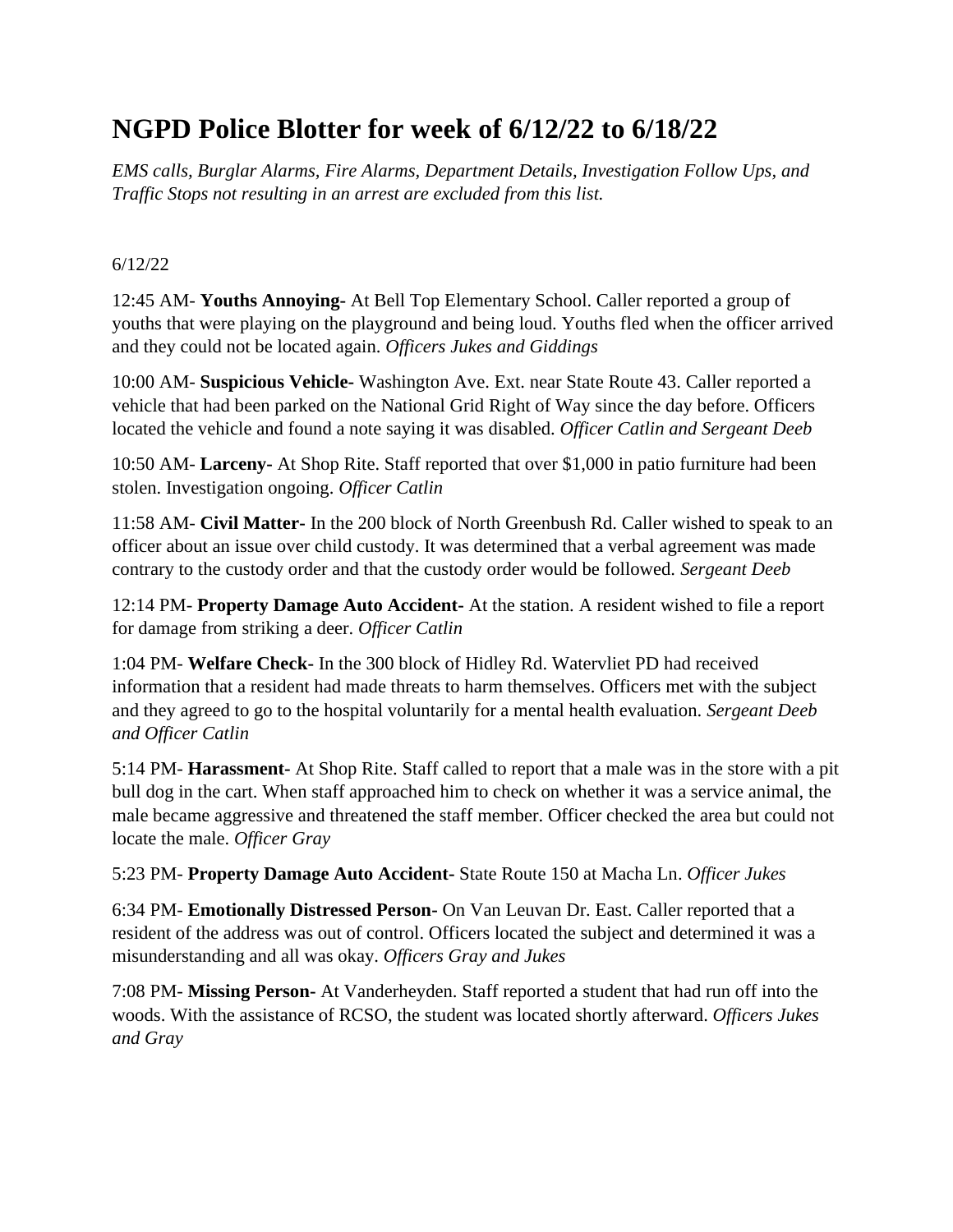7:27 PM- **Harassment-** At Vanderheyden. While on scene for the previous call, an officer was advised about a student chasing another around with a shovel. Officer separated those parties. *Officer Gray*

8:31 PM- **Neighbor Dispute-** In the 400 block of State Route 150. Caller reported that a neighbor on one side of their house had an outdoor fire and was pulling things off the house to put in the fire. They reported the neighbor on the other side had threatened them when they pulled into their own driveway. Officers determined the fire was legal and had been reported to County Dispatch as required. The threat from the other neighbor was a misunderstanding. All parties advised. *Officers Jukes and Gray*

8:58 PM- **Neighbor Dispute-** In the 100 block of Pershing Ave. Caller reported that a neighbor was videotaping them and yelling about landscaping. Officers spoke to both parties and advised them. *Officers Jukes and Gray*

### 6/13/22

06:23 AM- **Assist Other Agency-** On Grace Ct. RCSO requested a unit to assist them as they served papers on a resident. *Sergeant Mears*

9:27 AM- **Vehicle Lockout-** In the Van Rensselaer Square parking lot. *Officer Peasley*

11:45 AM- **Harassment-** At Vanderheyden. A student wished to file a report after being punched by another student. Investigation ongoing. *Officer Peasley*

2:21 PM- **Fraud-** On Tansy Ct. Caller wished to speak to an officer about a phone call they received from someone claiming to be with the U.S. Marshal's Service but they wouldn't meet with her in person when she challenged them. No money was lost. Investigation ongoing. *Officer Peasley*

3:04 PM- **Fraud-** At Capital Communications Federal Credit Union. Staff reported a female that had gone through the drive thru and attempted to withdraw money from an account that had been flagged as the debit card had been reported stolen earlier in the day. The female had fled prior to officers arriving and was not located in the area. This incident is associated with the Felony Lane Gang. Investigation ongoing. *Officer Schrader and Sergeant Bourdeau*

3:51 PM- **Unwanted Guest-** At the Town Beach. Caller reported individuals swimming who were cursing loudly and being disruptive. Officer interviewed the subjects and advised them to leave, which they did. *Sergeant Bourdeau*

4:24 PM- **Assist Other Agency-** At McDonald's in East Greenbush. EGPD requested units to assist them in the investigation of a subject huffing paint in a car. Subject was located and EGPD made an arrest. *Sergeant Bourdeau and Officer Schrader*

5:32 PM- **Suspicious Vehicle-** On Elm Ct. Caller reported seeing a vehicle that was reported several weeks earlier as being suspicious. Officer located the vehicle and interviewed the driver. All checked okay. *Sergeant Bourdeau*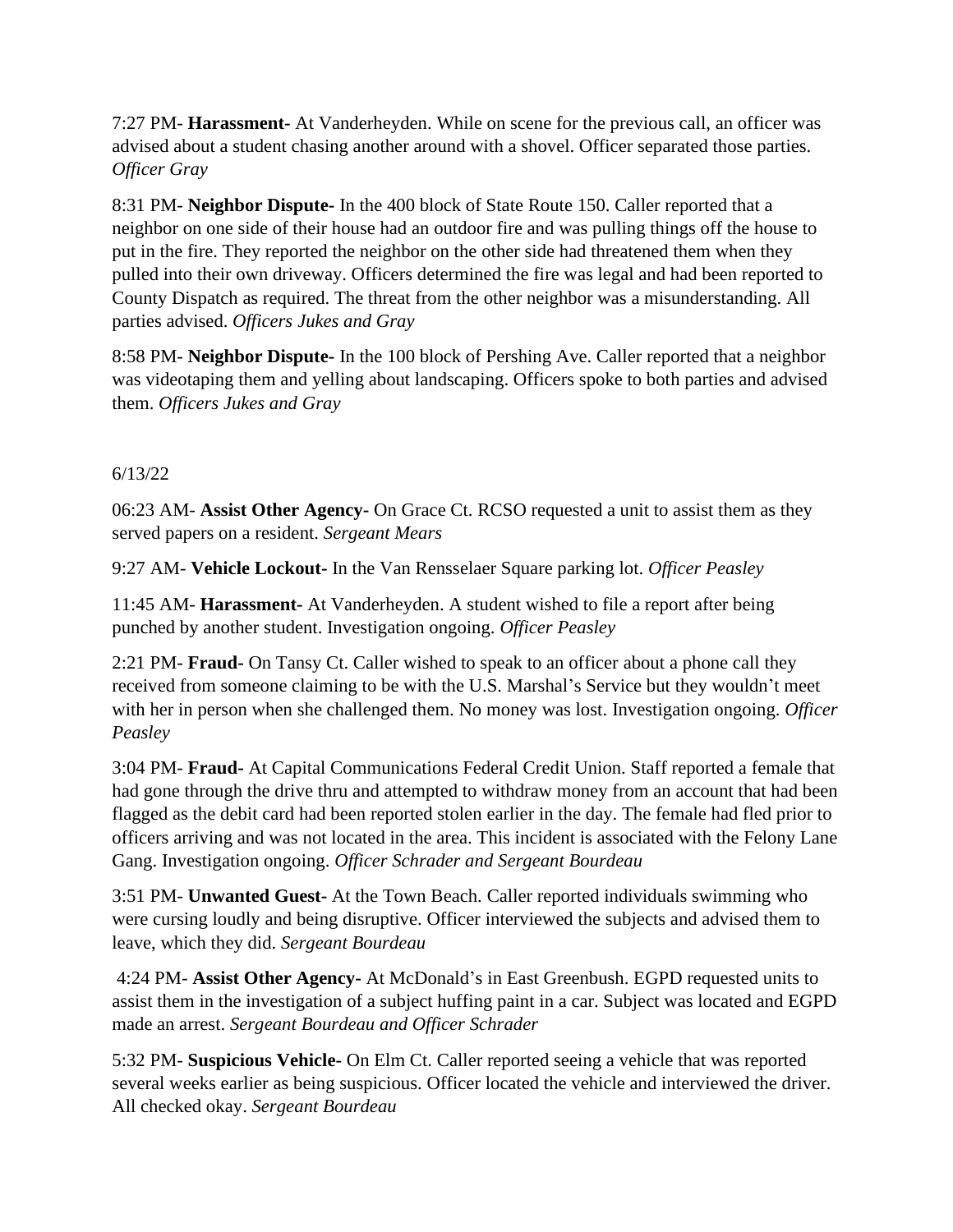6:27 PM- **Missing Person-** At Vanderheyden. Staff reported a female that had left campus without permission. She was located the next morning. *Sergeant Bourdeau*

## 7:13 PM- **Property Damage Auto Accident-** On Meadowlark Ln. *Officer Schrader*

6/14/21

9:31 AM- **Larceny-** At the station. A staff member from Home Depot wished to speak to an officer about a theft by an employee. Investigation ongoing. *Officer Peasley*

9:42 AM- **Property Damage Auto Accident-** Mammoth Springs Rd. at Higgins Rd. *Officer Gervais*

12:33 PM- **Neighbor Dispute-** In the 200 block of North Greenbush Rd. Caller wished to speak to an officer about an employee of True Value blowing garbage onto his property as part of an ongoing issue. Officer spoke to both parties and advised them. *Officer Peasley*

1:40 PM- **Property Damage Auto Accident-** In the Shoppes at Greenbush Plaza parking lot. *Officer Gervais*

1:54 PM- **911 Hang Up-** At Community Hospice. Determined to be an issue with the phone line. *Sergeant Deeb*

2:13 PM- **Suspicious Person-** At Regeneron Day Care. Caller wished to speak to an officer about a male that had been at the property earlier in the day asking about getting a job but the caller felt something was off with the male. *Sergeant Deeb*

3:25 PM- **Assault-** At Vanderheyden. Staff called to report an assault on a student by a staff member. Investigation ongoing. *Officer Gray*

4:24 PM- **Reckless Driver-** North Greenbush Rd. at the Troy City line. Caller reported a vehicle that had been driving recklessly coming into town. Officer located the vehicle parked in a driveway and interviewed the driver. Driver checked okay and was advised. *Officer Schrader*

7:52 PM- **Assist Other Agency-** At Hollywood Nails in East Greenbush. EGPD requested assistance in responding to the location for a report of a female that was attempting to leave without paying for services. The female was located and interviewed. Services were paid for before she left. *Officer Schrader*

7:55 PM- **Assault-** At Vanderheyden. The parent of a student called to report that they heard their child being assaulted while they were on the phone with them. Officers located both parties involved and determined no assault occurred but parties were separated for the evening. *Officers Gray, Fleming, and Sergeant Bourdeau*

8:20 PM- **Harassment-** At the station. A resident wished to speak to an officer about a possible violation of an order of protection. Investigation ongoing. *Sergeant Bourdeau*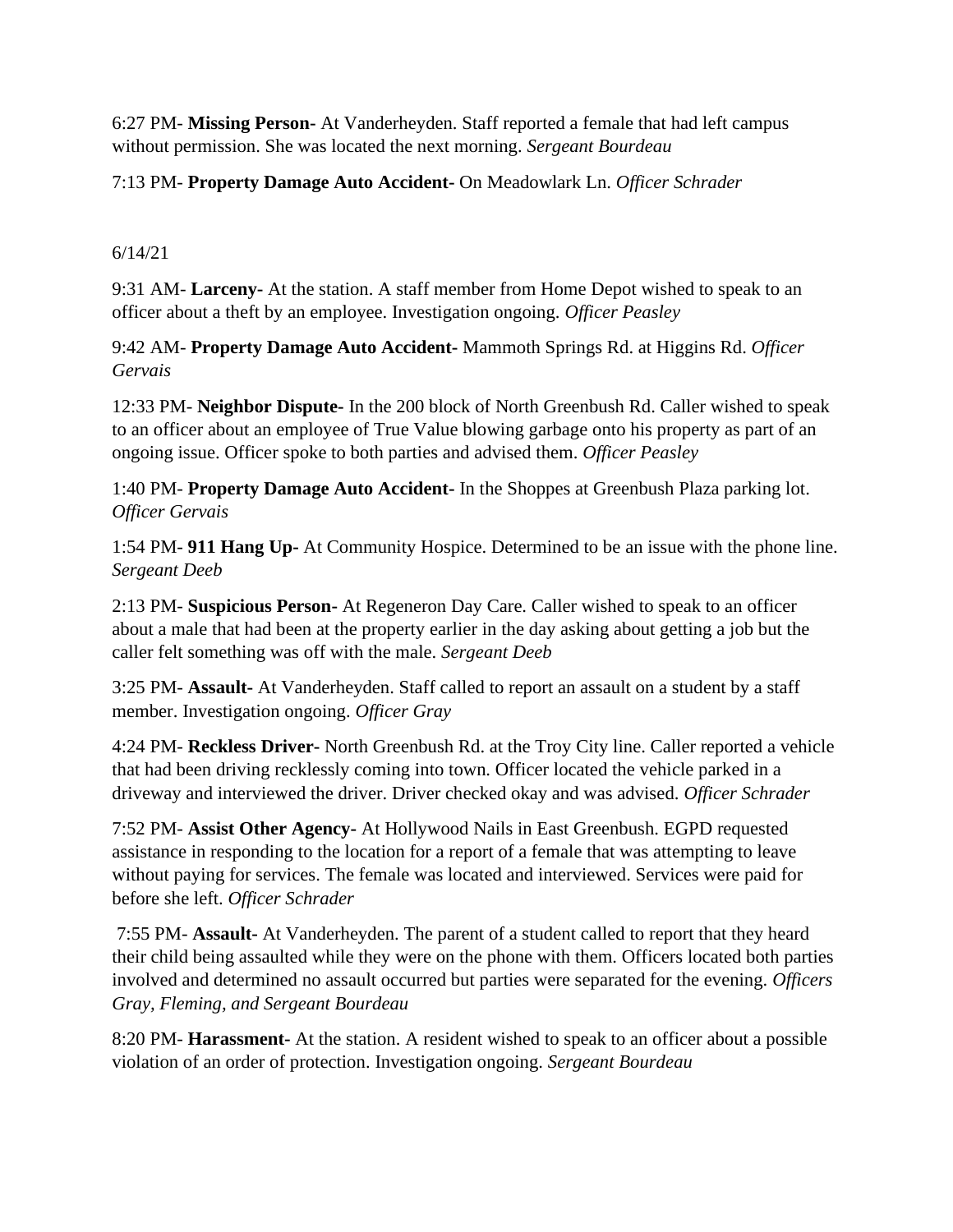#### 6/15/22

8:35 AM- **Reckless Driver-** Main Ave. at the Troy City line. Caller reported a vehicle that was speeding and running red lights. Officers checked the area but did not locate the vehicle. *Officers Catlin and Peasley*

11:14 AM- **Arrest-** Kenneth Devoe, of North Greenbush, was arrested on an outstanding arrest warrant stemming from an incident reported on June 13<sup>th</sup>, 2022. In that case, it was reported that Devoe had struck the victim in the head with a closed fist while the victim was engaged in a verbal argument with another person. Devoe was charged with Harassment  $2<sup>nd</sup>$  degree, a violation, and was released to return to court at a later date. *Investigation and arrest by Officer Peasley*

12:32 PM- **Fraud-** At the station. A resident wished to report a fraudulent transaction where \$403,000 was taken from their IRA account. Investigation ongoing. *Officer Catlin*

1:30 PM- **911 Hang Up-** At the Town Beach. Determined to be an issue with the phone line. *Officers Peasley and Gervais*

3:18 PM- **Larceny-** At Shop Rite. Staff reported that a known thief had just stolen patio furniture. A report had been filed earlier in the week for the same type of theft. Investigation ongoing. *Officer Gray*

3:58 PM- **Illegal Dumping-** At Okinawa. Caller stated a U-Haul truck was in the parking lot and the occupants had thrown several garbage bags out of it into the parking lot before leaving. Officer located the vehicle on Brookside Ave. and the subjects returned to the parking lot to pick up the trash. *Officer Fleming*

4:51 PM- **Property Damage Auto Accident-** State Route 43 at Salisbury Rd. *Officer Gray*

5:12 PM- **Unwanted Guest-** At Hannaford. Staff reported a male that was threatening customers and had pushed a woman. The subject had left the store prior to officers arriving. *Officers Fleming and Gray*

6:16 PM- **ATV Complaint-** In the 100 block of Main Ave. An off duty officer and several other callers reported four ATVs that had gone down Main Ave. then crossed the foot bridge over to Marion Ave. Officers checked the area but couldn't locate the subjects. *Officers Fleming, Gray and Schrader*

8:35 PM- **Reckless Driver-** State Route 43 at Geiser Rd. Caller reported a vehicle that had been tailgating them and tried to run them off the road as they took a right turn. Officer checked the area but did not locate the vehicle. *Officer Gray*

9:27 PM- **Suspicious Person-** At CDTA Park and Ride. Officer observed a subject acting suspiciously in the parking lot. Officer spoke to the subject and they checked okay. *Officer Gray*

9:44 PM- **Reckless Driver-** Pawling Ave. at Mountainview Ave. Officer observed a vehicle speeding along Pawling Ave. before making a quick turn onto Mountainview Ave. and speeding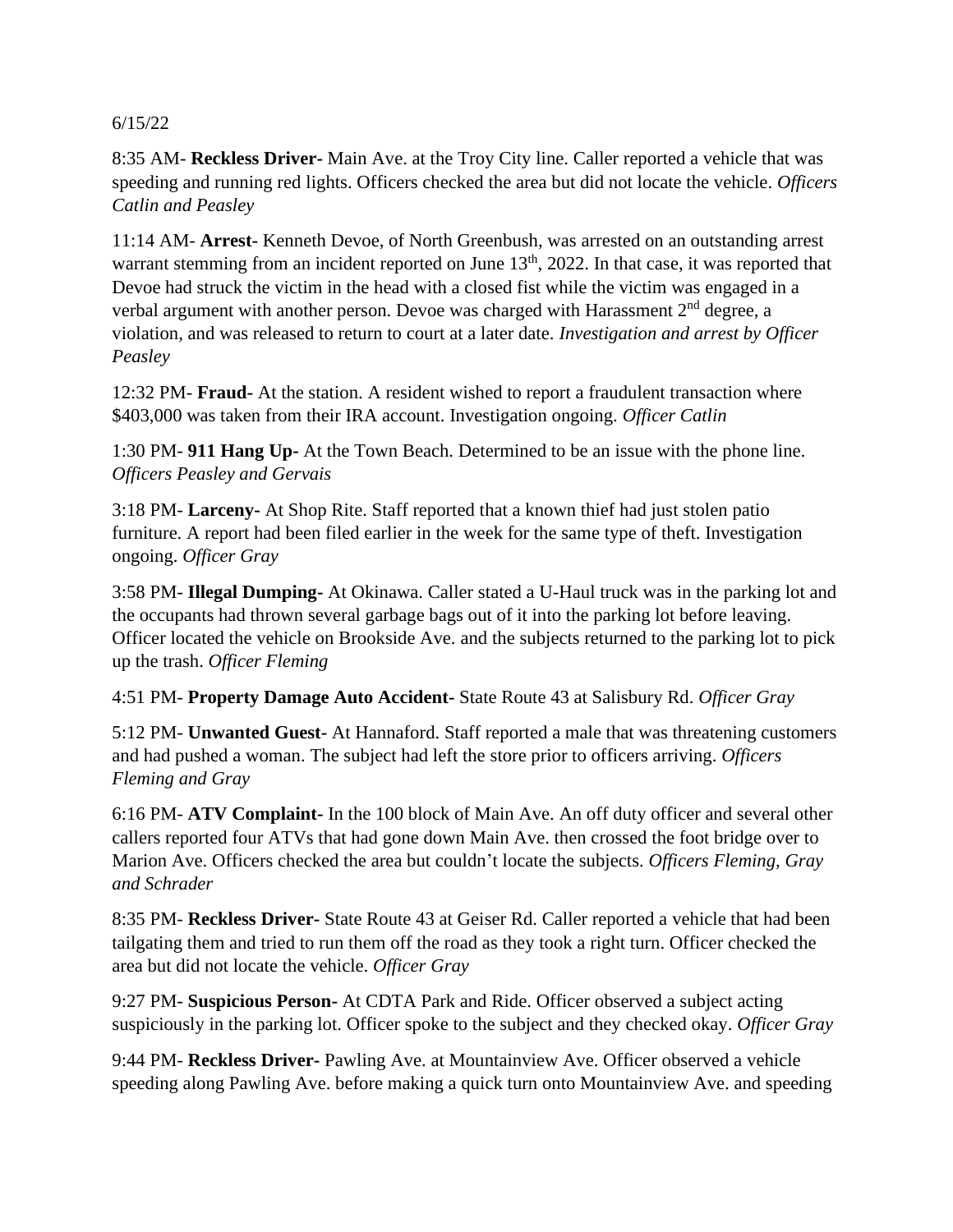onto a side street. Officer checked the area but couldn't locate where the vehicle went when it came out the other side of the side street. *Officer Schrader*

## 6/16/22

12:22 AM- **Citizen Assist-** On Bentley Ave. Caller wished to speak to an officer about a family member that had gone missing in another jurisdiction. They were advised of the proper procedure for such an investigation. *Officer Gray*

5:51 AM- **Investigation-** At the station. A resident wished to speak to an officer about their child purchasing alcohol from a local gas station the night before. Investigation ongoing*. Sergeant Deeb*

9:53 AM- **Dispute-** At OneMain Financial Bank. Caller reported a male that was in the bank yelling at staff. The male had left prior to officers arriving but they made contact with him by phone and advised him that he was no longer welcome at that branch. *Officer Catlin and Sergeant Deeb*

## 10:50 AM- **Domestic Dispute-** On Twist Ave. *Officer Catlin*

1:12 PM- **Investigation-** At Home Depot. Colonie PD called to notify of a vehicle involved in several larcenies at the Home Depot in their jurisdiction that was likely going to the one in North Greenbush next. Officer checked the lot and remained in the area for a few minutes but learned that the vehicle had possibly already been there and left. *Officer Catlin*

3:24 PM- **Emotionally Distressed Person-** At Vanderheyden. Staff reported a student that was being disruptive and required a mental health evaluation but refused to go willingly. Prior to officers arriving, staff called back to report that the student agreed to go voluntarily and would be transported by them. *Officers Jukes and Gray*

### 3:40 PM- **Domestic Dispute-** On Van Leuvan Dr. North. *Officers Jukes and Gray*

4:50 PM- **Larceny-** At Ulta Beauty. Staff called to report a larceny that had just occurred. They were unsure the value of the property stolen. An investigation would commence when staff compiled all the necessary information. *Officer Gray*

9:23 PM- **Animal Problem-** On State Route 150 at Worthington Flowers. Caller reported an injured deer in the roadway. Officers checked the area but did not locate the animal. *Officers Jukes and Gray*

10:12 PM- **Larceny-** At the Joe Bruno Stadium. Caller stated someone had gone into the locker room during the game and stole wallets from several of the players. Investigation ongoing. *Officer Gray*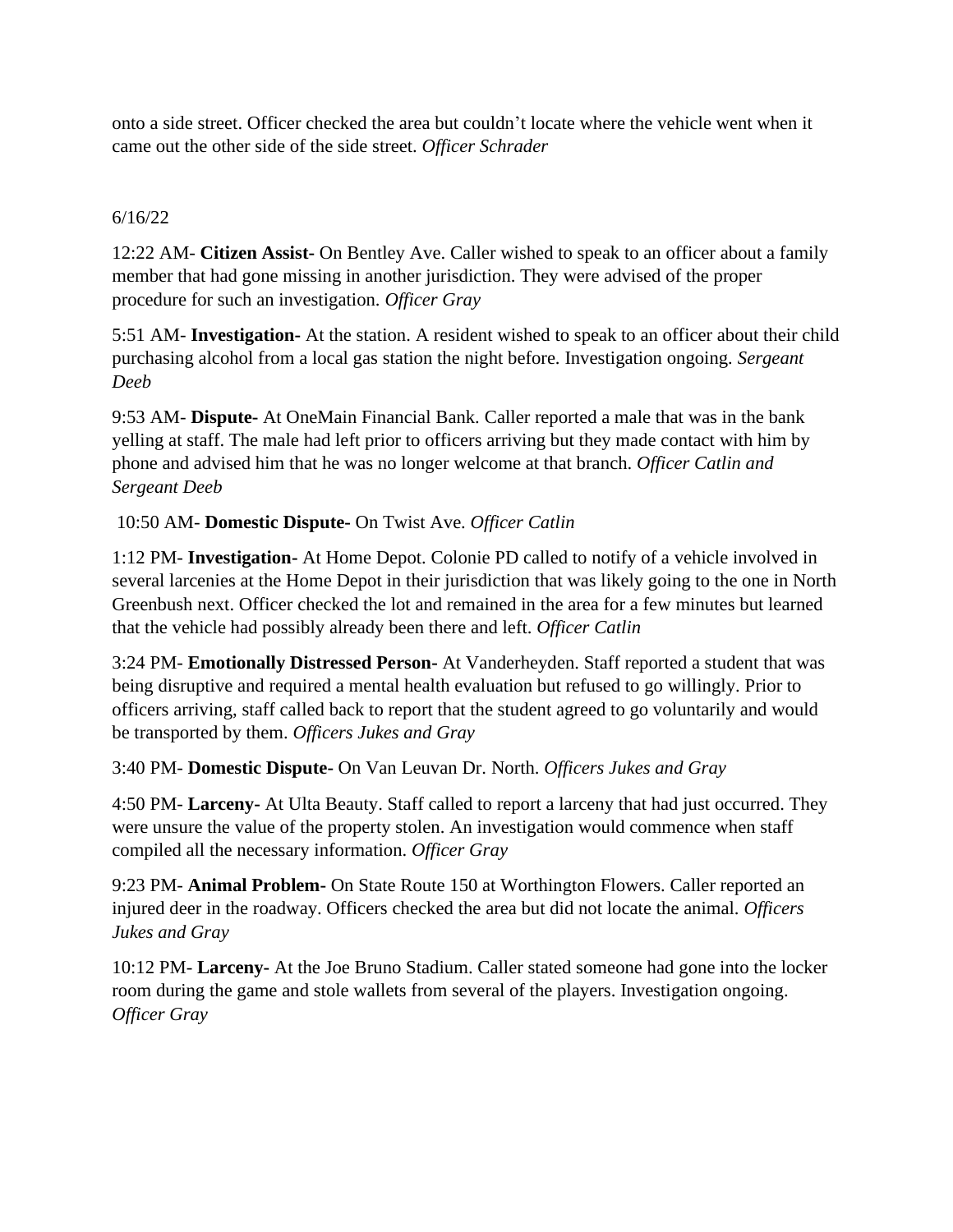#### 6/17/22

1:01 PM- **Assault-** At Vanderheyden. Staff wished to file a report for an allegation that a staff member had used excessive force against a student. Filing such a report is required by the NYS Justice Center regardless of whether there is credible evidence to support the allegation. Investigation ongoing. *Officer Gervais*

2:05 PM- **Property Damage Auto Accident-** On North Greenbush Rd. at the entrance to the Shoppes at Greenbush Plaza. Turned over to EGPD as it was their jurisdiction. *Officers Catlin and Gervais*

3:42 PM- **Larceny-** At Home Depot. Staff reported a male they suspected of stealing before fleeing into the woods. Upon further investigation, it was determined that there was no theft. *Officers Gray and Schrader*

4:33 PM- **911 Hang Up-** At Junior's Bar and Grill. Determined to be an accidental dial from a cell phone. *Officer Gray*

5:22 PM- **Animal Problem-** On Snyder's Lake Rd. at Ruffinen Dr. Caller reported what appeared to be a deceased dog on the side of the road. Officer located the animal and found that it was a fox. *Officer Gray*

7:20 PM- **Soliciting-** In the Van Rensselaer Square parking lot. Caller reported a male "playing" a violin in the parking lot and knew that it was a known scam. Officer located the male and advised him to leave. It is unknown if it is the same male that had been advised to leave in the past. *Officer Gray*

9:20 PM- **Larceny-** At Home Goods. Staff from Shop Rite had identified a known thief in the store but they had not stolen at that time. They watched the subject go to Home Goods next and commit a larceny there. Home Goods staff was not aware of the larceny until after the subject had already left. A report would be filed when staff had compiled the necessary documentation. *Officer Gray*

9:27 PM- **Domestic Dispute-** In the Twin Town Little League parking lot. Caller reported an argument between a male and a female but officers did not locate them. *Officers Schrader and Gray*

9:49 PM- **Suspicious Person-** At Bell Top Elementary School. Officer located two subjects on the school grounds. They were advised to leave as the property is posted. *Officer Gray*

10:16 PM- **Reckless Driver-** On State Route 150. Caller reported a vehicle that was swerving all over the road. Officers checked the area and Main Ave. but did not locate the vehicle. *Officers Schrader and Gray*